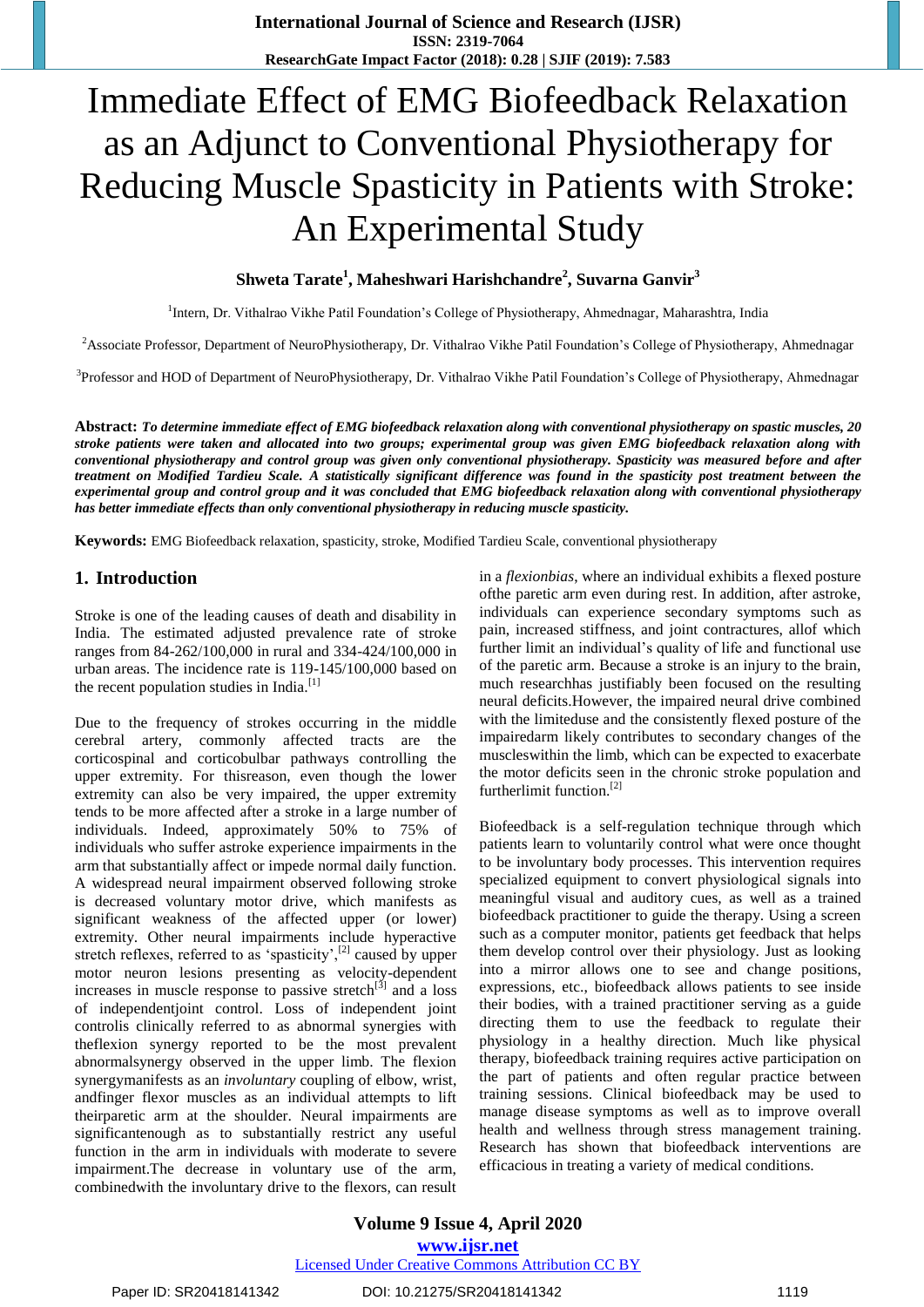Surface electromyography (sEMG) is perhaps the most common physiological variable monitored using biofeedback. sEMG is used in a variety of disorders such as tension headache, chronic pain, spasmodic torticollis and temporomandibular dysfunction.

Biofeedback also helps to make patients aware of the thoughts, feelings and behaviors related to their physiology. Over time, they can learn to self-regulate without feedback screens in front of them.<sup>[4]</sup>

Individuals affected by spasticity have a greater degree of motor impairment, more activity limitation, and a lower quality of life compared with those who are not affected by spasticity.Adequate assessment of spasticity is therefore required to optimize treatment choices and measure the response to intervention. The Ashworth Scale and the Tardieu Scale are the most commonly used clinical tools for assessing spasticity.Whereas the Ashworth Scale relies on a qualitative rating of spasticity,the Tardieu Scale also includes quantitative measurements of spasticity.The Tardieu Scale was shown to have superior construct validity,content validity,and reliabilityto the Ashworth Scale for spasticity assessment. The Tardieu Scale includes quantitative joint angle measures taken at 3 speeds of passive movements: as fast as possible, at the speed of a limb falling under the force of gravity, and as slow as possible.In the clinical setup, it may be difficult to standardizethe speed of a limb falling under the force of gravity. Hence, a clinically useful variation of the Tardieu Scale is the Modified Tardieu Scale (MTS). The MTS is designed specifically to identify an increase in muscle resistance caused by spasticity. Qualitative ratings of spasticity are also used in the MTS. The reliability of the MTS has been studied extensively in children with cerebral palsy. However, only a limited number of studies have assessed the reliability of the MTS in adults with neurologic injures. Most adult studieshave focused on upper limb muscles, with fewer studies focusing on lower limb muscles.[3,5,6]

Providing patients and indeed clinicians with biofeedback during rehabilitation can have potential therapeutic effects as it may enable users to gain control of physical processes previously considered an automatic response of the autonomic nervous system. In doing so it may offer the opportunity to improve accuracy during functional tasks, increase patient engagement in their rehabilitation and reduce the need for ongoing contact with healthcare professionals to monitor implementation of rehabilitation programs.[7] The purpose of this research is to explore the use of Biofeedback Relaxation device, especially the EMG in the clinical physiotherapy settings. Biofeedback relaxation could be a great tool which needs to be extensively used in clinical settings. It may help in releasing muscle tension and spasticity in patients with stroke. This study focuses on exploring immediate applications of the EMG Biofeedback Relaxation.

# **2. Literature Survey**

1) Ju Hong Kim (2017); conducted a study on "The effects of training using EMG biofeedback on stroke patients upper extremity functions."The subjects of this study included 30 hemiplegia patients whose disease duration was longer than six months. They were randomly divided into a control group (n=15) receiving traditional rehabilitation therapy and an experimental group (n=15) receiving both traditional rehabilitation therapy and training using EMG biofeedback. The program lasted for a total of four weeks. In order to examine the subjects' functional recovery, the author measured their upper limb function using the Fugl-Meyer Assessment and Manual Function Test, and activities of daily living using the Functional Independence Measure before and after training. A comparison of the study groups revealed that those in the experimental group experienced greater improvement in upper extremity function after training in all tests compared to the controlgroup; however, there was no significant difference in terms of the activities of daily living between the two groups. The results of this study were as follows. Thus, stroke patients receiving intensive EMG biofeedback showed more significant upper extremity functional recovery than those who only received traditional rehabilitation therapy.

2) Meryem Dogan-Aslan et al (2010); conducted a study on "The effect of electromyographic biofeedback treatment in improving upper extremity functioning of patients with hemiplegic stroke." This study evaluated the effect of electromyographic biofeedback treatment on wrist flexor muscle spasticity, upper extremity motor function and ability to perform daily activities of living in patients with hemiplegia with stroke. The findings indicate a positive effect of EMG-BF treatment in conjunction with neurodevelopmental and conventional methods in hemiplegia rehabilitation.

3) Shannon Jones Anstead (2009) conducted a study named "College Students and StressManagement: Utilizing Biofeedback and Relaxation Skills Training". The study was undertaken to evaluate the effectiveness of biofeedback and relaxation skills training to help alleviate college students' stress symptoms. Data was collected from 659 full-time college students who attended a total of of 1,170 biofeedback sessions over the course of two years. Results of the study indicated that the top three stress-related symptoms students experienced were feeling overwhelmed, feeling anxious and difficulty concentrating. Furthermore, the top stressors rated by students were too much to do, homework, classes and school. In addition, the top coping strategies utilized by students to manage their stress were prayer, exercise and talking to friends. Moreover, results also showed significant differences on all three pre and post measures regarding skin temperature readings, EMG readings, and students" subjective self-report ratings of degree of stress. Specifically, students' skin temperature increased and their muscle tension decreased, indicating less physiological tension at the end of the session. Furthermore, comparisons of students' self report ratings of their degree of stress before and after the session indicated that they felt less stressed and more relaxed at the conclusion of the session. These findings lend support to the utility of colleges providing biofeedback and relaxation skills training as an intervention for college students to utilize.

4) Erbil Dursun et al (2004) conducted a study on "Effects of biofeedback treatment on gait in children with cerebral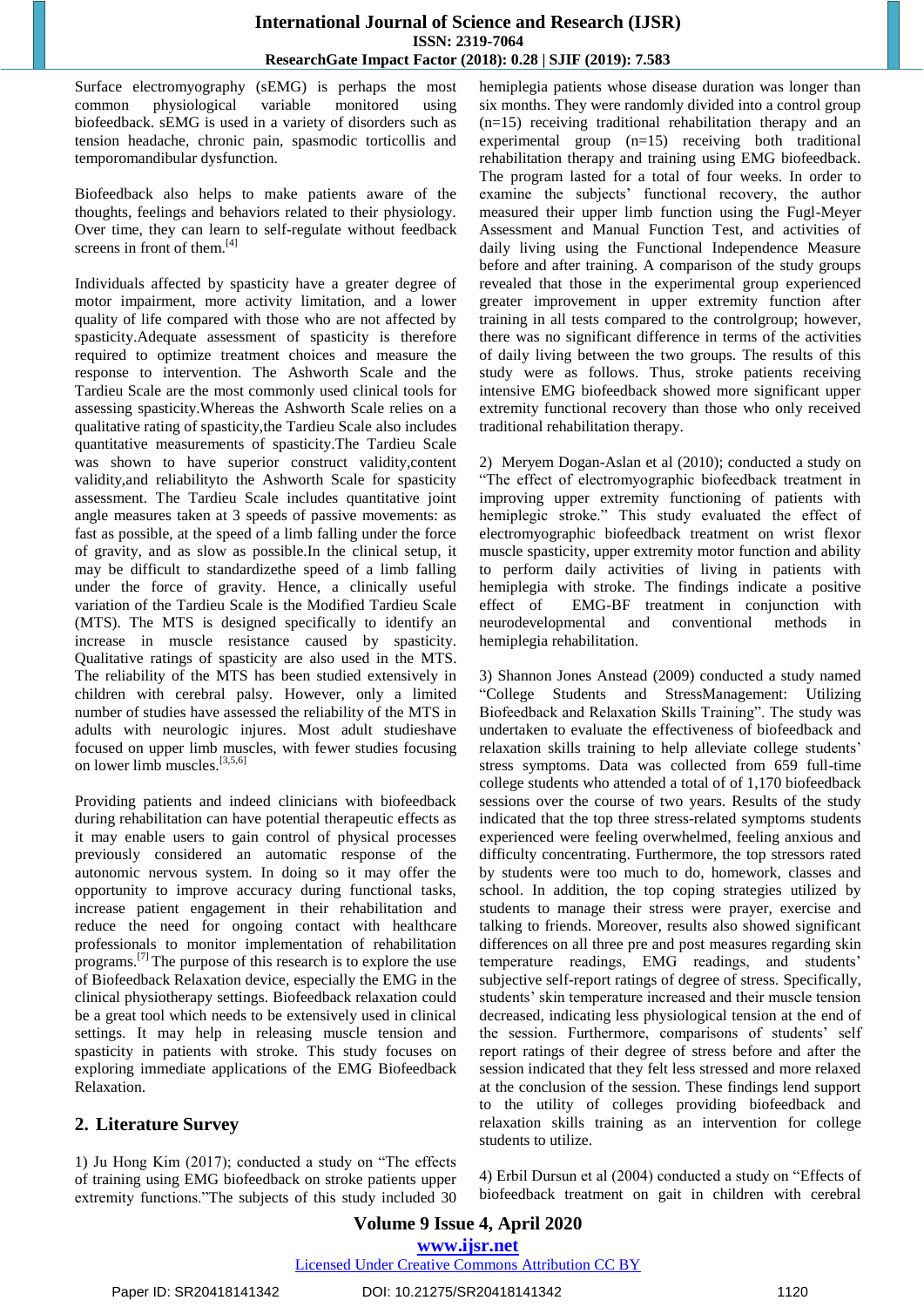palsy". In this study, they evaluated the effectiveness of biofeedback treatment on gait function in children with cerebral palsy. Thirty-six children with spastic cerebral palsy and dynamic equinus deformity were included in the study. The biofeedback group consisted of 21 children who each received EMG biofeedback training plus conventional exercise programme. The control group consisted of 15 children who each received conventional exercise programme only. Active range of motion of the ankle joints, muscle tone of plantar flexors, and gait function of the children were evaluated and compared. The biofeedback group displayed statistically significant improvements regarding tonus of plantar flexor muscles and active ROM of ankle joints (p˂0.000 for all parameters). Gait function showed statistically significant progress in both of the groups, but the biofeedback group was superior to controls. Children with cerebral palsy and dynamic equinus deformities may benefit from biofeedback treatment for ambulation.

5) D. Intiso et al (1994); conducted a study on "Rehabilitation of walking with electromyographic feedback in foot-drop after stroke." In this study, gait analysis was performed to evaluate the efficacy of electromyographic feedback compared with physical therapy. Sixteen patients with ischemic stroke were enrolled in the study. The experimental group (4 men, 4 women) received electromyographic biofeedback treatment together with physical therapy. The control group (5 men, 3 women) was treated with physical therapy only.Clinical and functional evaluations before and after treatment were performed using Canadian Neurological, Adams, Ashworth, Basmajian, and Barthel Index scales. Computerized gait analysis was performed in all patients and this study concluded that electromyographic feedback technique increases muscle strength and improves recovery of functional locomotion in patients with hemiparesis and foot-drop after cerebral ischemia.

6) Steven L. Wolf et al (1983) conducted a study on "Electromyographic Biofeedback Applications to the Hemiplegic Patient: Changes in Lower Extremity Neuromuscular and Functional Status". In this study,the efficacy of EMG biofeedback in improving neuromuscular and functional measures of involved lower extremities in an Experimental Group of chronic stroke patients  $(n = 7)$  was examined. Differences in pre treatment-post treatment measures of the Experimental Group were compared with those of groups of chronic stroke patients receiving no treatment (n=6), biofeedback treatment of the involved upper extremity only  $(n = 16)$ , and general relaxation training (n=8). All examinations were performed in a blind fashion. The experimental group showed significant improvement in active range of motion at the knee and ankle that appeared to result from increases in EMG output to muscles governing these movements. Experimental patients did not improve substantially in walking speed over different terrains but did require significantly fewer or less complex assistive devices to walk.

7) Karen Smith (1979); conducted a study named "Biofeedback in strokes."The effectiveness of biofeedback therapy, using the electromyograph, was compared with conventional physiotherapy treatments in eleven hemiparetic patients with severe disability of the upper limb. These were divided randomly into two groups, a group of six patients receiving biofeedback treatments and five receiving physiotherapy treatments with conventional techniques. The results showed greater improvements in the biofeedback group in most fields of testing, and the patients in this group had a greater degree of control over the patterns of movement in the upper limb and the relaxation of spastic muscle groups. It was concluded that a wide range of hemiparetic patients should benefit in some degree by treatment of this form.

8) Alfonso Amato et al (1973); conducted a study on "Use of electromyographic feedback to increase inhibitory control of spastic muscles." In this case report, electromyographic (EMG) feedback was used to train a patient to inhibit spastic muscles voluntarily. The EMG activity was recorded with surface electrodes placed over the belly of the medial gastrocnemius muscle and displayed on a meter. The patient trained himself at home for thirty minutes daily for two months. Following training, improved muscle control could be seen even without the use of the EMG feedback device.

# **3. Material and Methods**

The study was conducted in Neuro Physiotherapy Department of Vikhe Patil Memorial Hospital, Ahmednagar and Puntamba Stroke Center. It was an experimental study. 20 stroke patients were taken as subjects for this study. Purposive sampling method was used. First ever stroke patients of sub-acute and chronic stage, both male and female, with increased tone in wrist flexors, elbow flexors and Mini Mental State Examination score of 24 or higher were included and recurrent stroke patients having severe comorbidities such as cardiovascular diseases, neurological disorders, musculoskeletal disorders, metabolic disorders, those who underwent recent surgeries were excluded from this study. Ethical Committee Approval was obtained from IEC prior to beginning the study. The subjects were divided randomly into two groups; one is the experimental group wherein EMG relaxation was used along with conventional physiotherapy treatment and the other is thecontrol group, who received only conventional physiotherapy treatment. The materials used were electromyographic feedback relaxation device, surface EMG electrodes, universal goniometer, recording paste, sticking tape, pillow and treatment plinth. They filled out an informed consent form and received detailed instructions on how to perform the test. Pre-assessment was taken which included name of the patient, age, gender, duration of stroke, hand dominance, side of affection, Brunnstrom stage of recovery, range of motion and grading of spastic muscles on Modified Tardieu scale.

**For Group A (experimental group):** To perform the biofeedback test, open Relax 101 software. Connect the surface EMG electrodes to the patient at the designated positions; active on the muscle belly of the spastic muscles, passive on muscle tendon and third electrode between the active and passive electrodes which would act as the ground electrode. Add the record of the patient by clicking ADD RECORD tab. Save it and exit. Enter the ACQUISTION tab.

**Volume 9 Issue 4, April 2020 www.ijsr.net** Licensed Under Creative Commons Attribution CC BY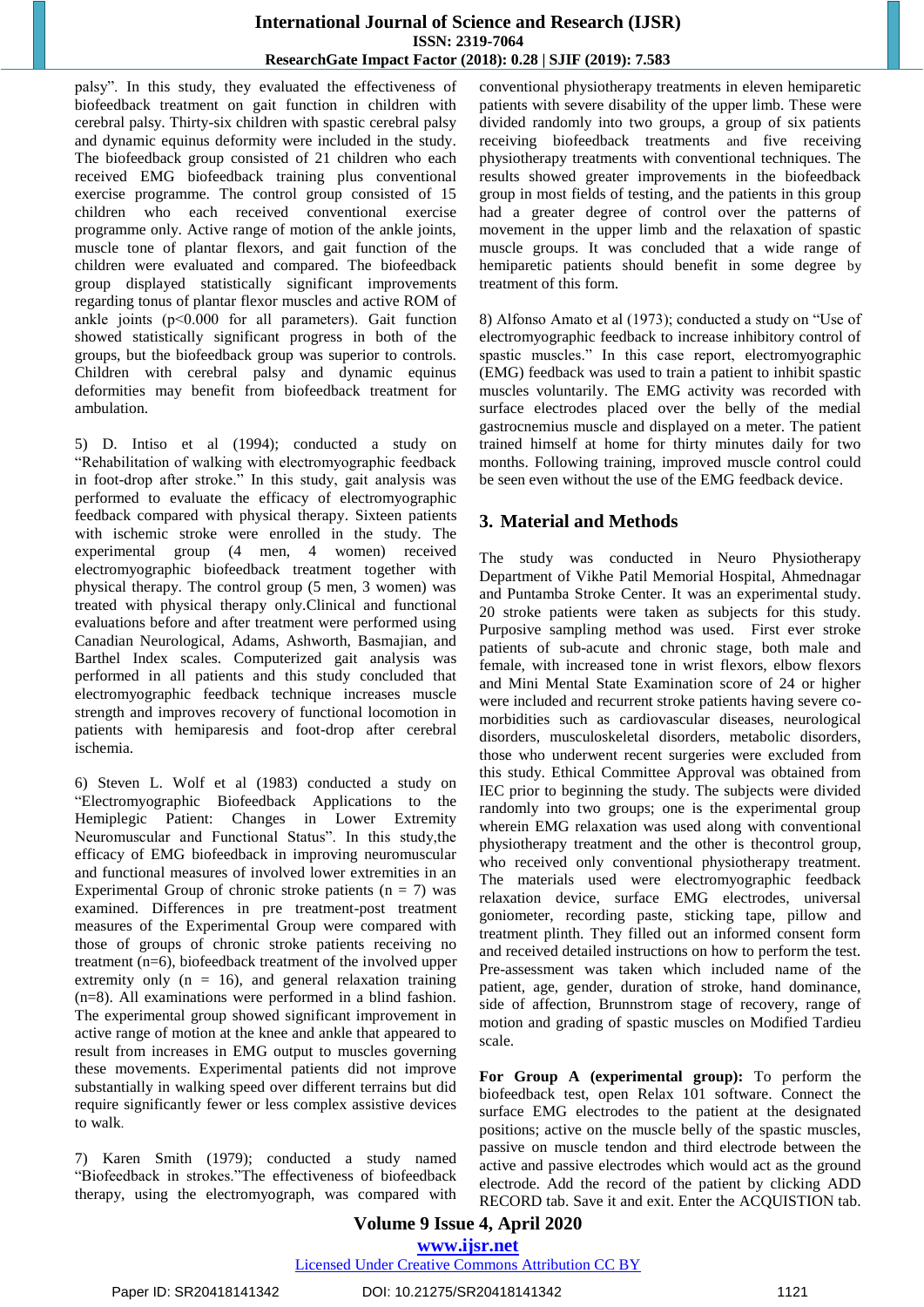Click Start Acquisition option. If waveforms for the channel are irregular then the sensors should be repositioned. Various artifacts can be seen, when patient is winking (eye movement artifacts), swallowing saliva down, hyperventilating, locking maxilla, straining muscles. Allow the subject to settle down and stabilize for a few minutes. Click on the balance (Bal) control in the Channel Balance/Level Setting Bar (EMG option). Select the desired sensitivity (Sen) in the Channel Balance/Level Setting Bar. The patient should be advised to relax completely. When all the waveforms are displayed properly, click on Record button to start recording the data. Click the VIEW option from the menu bar and open the Animation view. Conventional physiotherapy treatment is given along with EMG biofeedback relaxation for a duration of 20 minutes. The feedback is given through video animation and percentage of muscle activity for the muscle tension and spasticity present in the muscle. To stop the recording, click StopRec button on the Tool Bar. After the treatment session, spasticity of muscles is assessed again using the Modified Tardieu scale and percentage of muscle activity for checking the immediate effects.

**For Group B (control group):** The conventional physiotherapy treatment comprises of passive range of motion exercises to affected joint- 10 reps, 3 sets, static stretching to muscles- 15 reps with 10 seconds, weight bearing to the affected joint- 10 reps with 10 seconds hold and the duration of treatment is 20 minutes. After the treatment session, spasticity of muscles is assessed again using Modified Tardieu scale for checking the immediate effects.

#### **4. Result**

The results of this study were analyzed in terms of muscle activity percentage and spasticity indicated by Relax 101 software and Modified Tardieu Scale and comparison was made between pre-treatment and post-treatment values. The data was entered into an excel spreadsheet, tabulated and subjected to statistical analysis. Statistical analysis was done by GraphPad InStat software. Various statistical measures such as mean, standard deviation (SD) and test of significance such as unpaired t-test were utilized to analyze the data. The results were concluded to be statistically significant for Group A with p˂0.05. Paired t-test was used to compare differences of values for pre-treatment and posttreatment within a single group and unpaired t-test was used to compare differences found in post-treatment spasticity between the two groups i.e. Group A (experimental group) and Group B (control group)

**Table 1:** Showing demographic profile in both the groups

|                                   | Group A              | Group B             |  |
|-----------------------------------|----------------------|---------------------|--|
|                                   | (Experimental Group) | (Control Group)     |  |
| Age                               | $41.8 \pm 12.08$     | $55.1 \pm 16.23$    |  |
| Gender (M/F)                      | $8(80\%) / 2(20\%)$  | $3(30\%) / 7(70\%)$ |  |
| Duration of Stroke<br>(in years)  | $2.449 + 2.20$       | $0.7819 \pm 1.19$   |  |
| Side of affection<br>(Right/Left) | $8(80\%) / 2(20\%)$  | $6(60\%) / 4(40\%)$ |  |







**Graph 2:** shows the percentage of gender wise distribution in the control group (Group B)

Above graphs show the gender wise distribution in both Group A and Group B. In Group A (experimental group), 80% males and 20% females participated whereas in Group B (control group), 30% males and 70% females participated.

**Table 2:** Shows the difference in spasticity on Modified Tardieu Scale pre and post treatment in Group A  $_{\text{ent}}$ 

| (experimental group)                 |                              |                 |               |  |  |
|--------------------------------------|------------------------------|-----------------|---------------|--|--|
|                                      | Group A (experimental group) | <i>p</i> -value |               |  |  |
|                                      | Pre-treatment Post-treatment |                 |               |  |  |
|                                      | $Mean \pm SD$                | $Mean \pm SD$   |               |  |  |
| Difference (R2-R1)                   | $10.1 \pm 3.54$              | $3.9 + 2.13$    | 0.0022        |  |  |
| <b>Quality of Muscle</b><br>Reaction | $3.2 + 0.78$                 | $2.3 + 0.94$    | $\leq 0.0001$ |  |  |



**Graph 3:** shows the difference in spasticity on Modified Tardieu Scale in Group A (experimental group)

In Group A (experimental group), the spasticity on Modified Tardieu Scale pre and post treatment along with EMG biofeedback relaxation was analyzed. The difference between R2 and R1 as well as quality of muscle reaction is statistically significant pre and post treatment in Group A.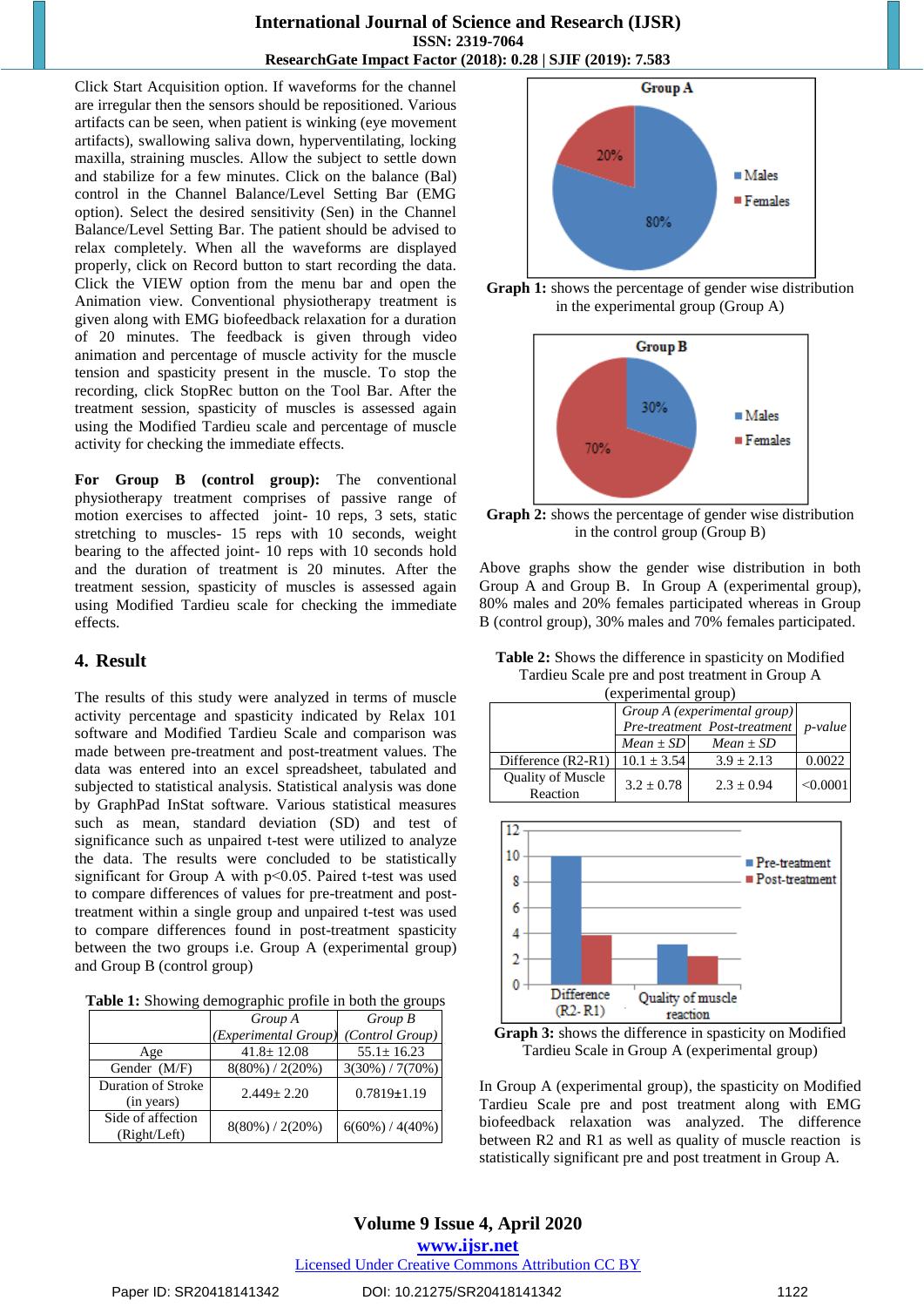**Table 3:** shows the difference in spasticity on Modified Tardieu Scale pre and post treatment in Group B (control  $groun)$ 

| $\epsilon$ $\upsilon$ $\upsilon$ |                                                         |               |                 |  |  |
|----------------------------------|---------------------------------------------------------|---------------|-----------------|--|--|
|                                  | Group B (control group)<br>Pre-treatment Post-treatment |               | <i>p</i> -value |  |  |
|                                  | $Mean \pm SD$                                           | $Mean \pm SD$ |                 |  |  |
| Difference (R2-R1)               | $14.5 \pm 8.61$                                         | $11.4 + 8.51$ | < 0.0001        |  |  |
| Quality of muscle<br>reaction    | $2.1 + 0.87$                                            | $1.8 + 0.63$  | 0.0811          |  |  |



**Graph 4:** shows the difference in spasticity on Modified Tardieu Scale in Group B (control group)

In Group B (control group), the spasticity on Modified Tardieu Scale pre and post conventional physiotherapy was analyzed. The difference between R2 and R1 is statistically significant but the quality of muscle reaction is statistically not significant pre and post treatment in Group B.

**Table 4:** Shows a comparison in difference (R2-R1) between Group A (experimental group) and Group B (control group)

|            | Group A                                   |           |                               | Group B (control |                 |
|------------|-------------------------------------------|-----------|-------------------------------|------------------|-----------------|
|            | (experimental group)<br>$Pre-t/tPost-t/t$ |           | $group$ )Pre-t/t Post-<br>t/t |                  | <i>p</i> -value |
|            | Mean $\pm$ SD Mean $\pm$                  |           | Mean $\pm$                    | Mean $\pm$       |                 |
|            |                                           | SD        | SD                            | SD               |                 |
| Difference | $10.1 \pm$                                | $3.9 \pm$ | $14.5 \pm$                    | $11.4 +$         | 0.0145          |
| $(R2-R1)$  | 3.54                                      | 2.13      | 8.61                          | 8.51             |                 |



**Graph 5:** Comparison in difference (R1-R2) between Group A (experimental group) and Group B (control group)

In the above table and graph, the post-treatment values of difference between R2 and R1 of spasticity on Modified Tardieu Scale has been compared between Group A (experimental group) and Group B (control group). It is found to be statistically significant with  $p=0.0145$ 

# **5. Discussion**

This study aimed at finding out immediate effect of EMG biofeedback relaxation on spastic muscles in stroke patients along with conventional physiotherapy treatment. To accomplish this aim, 20 subjects were taken and allocated

into two groups; Group A (experimental group) and Group B (control group).

In the experimental group (Group A), the mean age of the participants was 41.8± 12.081 years and the gender ratio was 8:2 (8 males, 2 females). The mean duration of stroke was  $2.449 \pm 2.20$  years and side of affection ratio was 8:2 (8 right, 2 left). In the control group (Group B), the mean age of the participants was  $55.1 \pm 16.23$  years and the gender ratio was 3:7 (3 males, 7 females). The mean duration of stroke was  $0.7819 \pm 1.19$  years and side of affection ratio was 6:4 (6) right, 4 left).

In the experimental group, which involved EMG biofeedback relaxation along with conventional physiotherapy treatment, percentage of muscle activity was noted on EMG biofeedback relaxation device. The pretreatment mean was  $74.9 \pm 26.43$  whereas the post treatment mean was  $38 \pm 26.50$ . A very significant difference is found statistically in the pre-treatment and post-treatment value of muscle activity percentage with p=0.0059.

Modified Tardieu Scale was used for measuring spasticity pre and post treatment in affected muscles of patients with stroke as it includes quantitative measurements of spasticity.In experimental group i.e. Group A, there is a significant difference seen in the spasticity measured pre and post treatment on the Modified Tardieu Scale. The difference between R2 and R1 as well as quality of muscle reaction is statistically significant pre and post treatment in Group A with  $p=0.0022$  and  $p \le 0.0001$  respectively.

This finding is similar to a few studies reviewed earlier. In the study, "The effects of training using EMG biofeedback on stroke patients upper extremity functions" by Ju-Hong Kim[8], stroke patients receiving intensive EMG biofeedback showed more significant upper extremity functional recovery than those who only received traditional rehabilitation therapy. In the study "Rehabilitation of walking with electromyographic feedback in foot-drop after stroke" by D. Intiso et al.<sup>[9]</sup>, concluded that electromyographic feedback technique increases muscle strength and improves recovery of functional locomotion in patients with hemiparesis and foot-drop after cerebral ischemia. Karen Smith<sup>[10]</sup> conducted a study named "Biofeedback in strokes" and the results in this study showed greater improvements in the biofeedback group in most fields of testing, and the patients in this group had a greater degree of control over the patterns of movement in the upper limb and the relaxation of spastic muscle groups. Steven L. Wolf<sup>[11]</sup> et al conducted a study on "Electromyographic Biofeedback Applications to the Hemiplegic Patient: Changes in Lower Extremity Neuromuscular and Functional Status". In this study,the experimental group showed significant improvement in active range of motion at the knee and ankle that appeared to result from increases in EMG output to muscles governing these movements.

In control group i.e. Group B, there is no significant difference seen in the spasticity measured pre and post treatment on the Modified Tardieu Scale. The difference between R2 and R1 is statistically significant with  $p \le 0.0001$